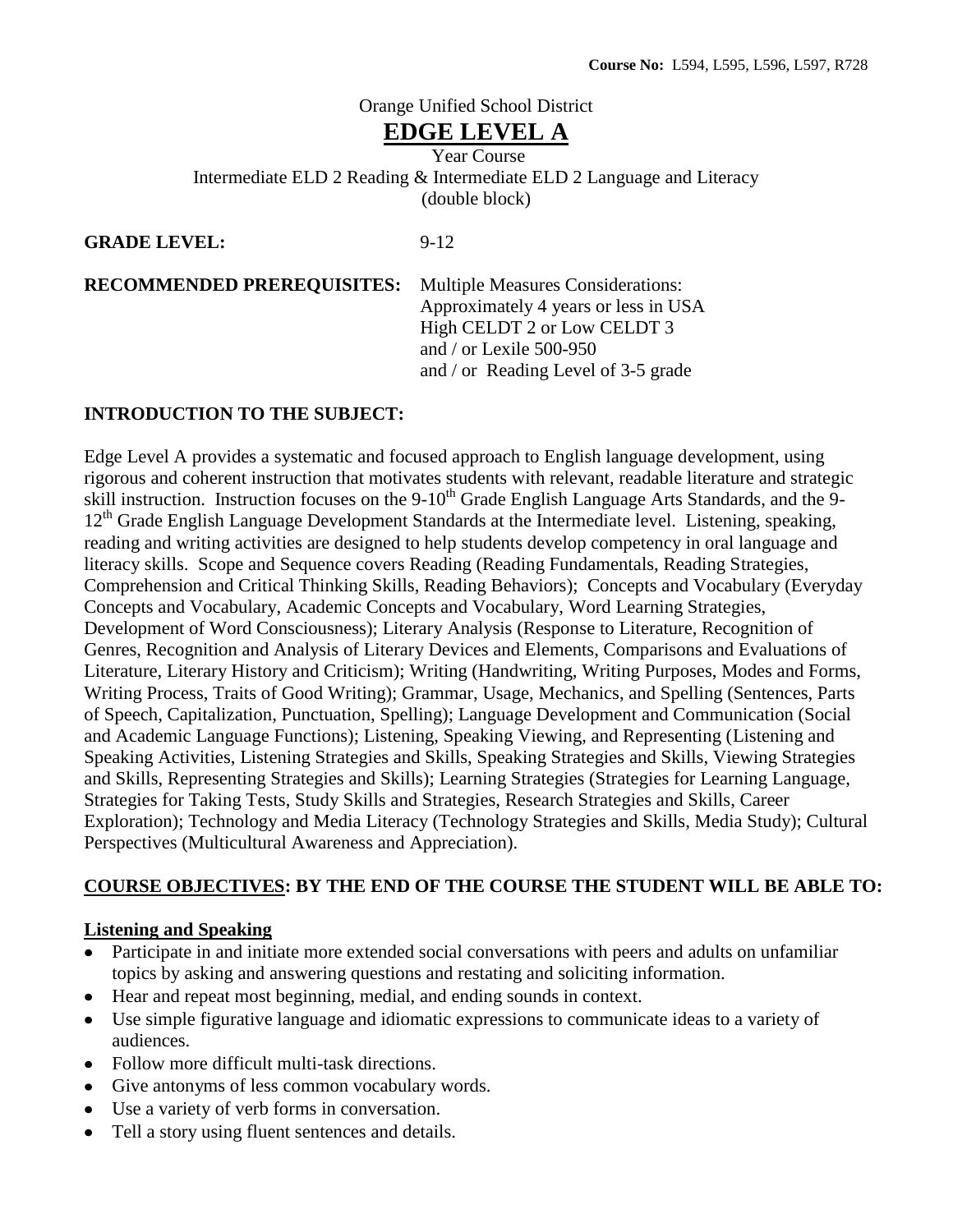# **Reading**

- Recognize root words, multiple meanings, and derive the meaning of words from context.  $\bullet$
- Summarize literary pieces in greater detail by including the characters, setting, and plot and  $\bullet$ analyzing them in greater detail.
- Draw simple conclusions about a character.
- Use details to make predictions and identify stated and implied themes in literary passages.  $\bullet$
- Use decoding skills and knowledge of academic and social vocabulary to achieve independent reading.
- Use a standard dictionary to determine the meaning of unknown words.
- Apply knowledge of language to achieve comprehension of informational materials, literary texts,  $\bullet$ and text in content areas.

# **Writing**

- Use standard writing conventions including present tense and subject/verb agreement.
- Distinguish noun endings.
- Write sentences appropriate to a topic with few errors.
- Write an essay with details and a clear sequence of events.  $\bullet$
- Write detailed fictional biographies or autobiographies.
- Fill out job applications and prepare résumés that are clear and address the intended audience  $\bullet$ appropriately.
- Use strategies of note taking, outlining, and summarizing to structure drafts of essays.  $\bullet$

## **Plan to support literacy:**

Best practices to support reading comprehension:

- Direct instruction of reading comprehension strategies, i.e. plan and monitor, predict, clarify, connect, draw conclusions, etc.
- Teacher modeling
- Vocabulary and root word study

Best practices to support writing skills:

- Direct instruction of writing process, i.e. pre-write, draft, revise, edit and proofread, and publish.
- Analyze various genres of writing, i.e. narrative, persuasive, non-fiction, etc.
- Direct instruction and modeling of note-taking skills and organizational strategies in preparation for essay writing

# **Materials Needed:**

Teachers:

- Level A Teacher's Editions (2 Volumes)
- Level A Interactive Practice Book Teacher's Annotated Edition
- Level A Reading & Writing Transparencies

### Students:

- Level A Student Edition
- Level A Interactive Practice Book
- Level A Grammar and Writing Practice Book
- Level A Library Books
- Level A Selection Readings and Fluency Models CDs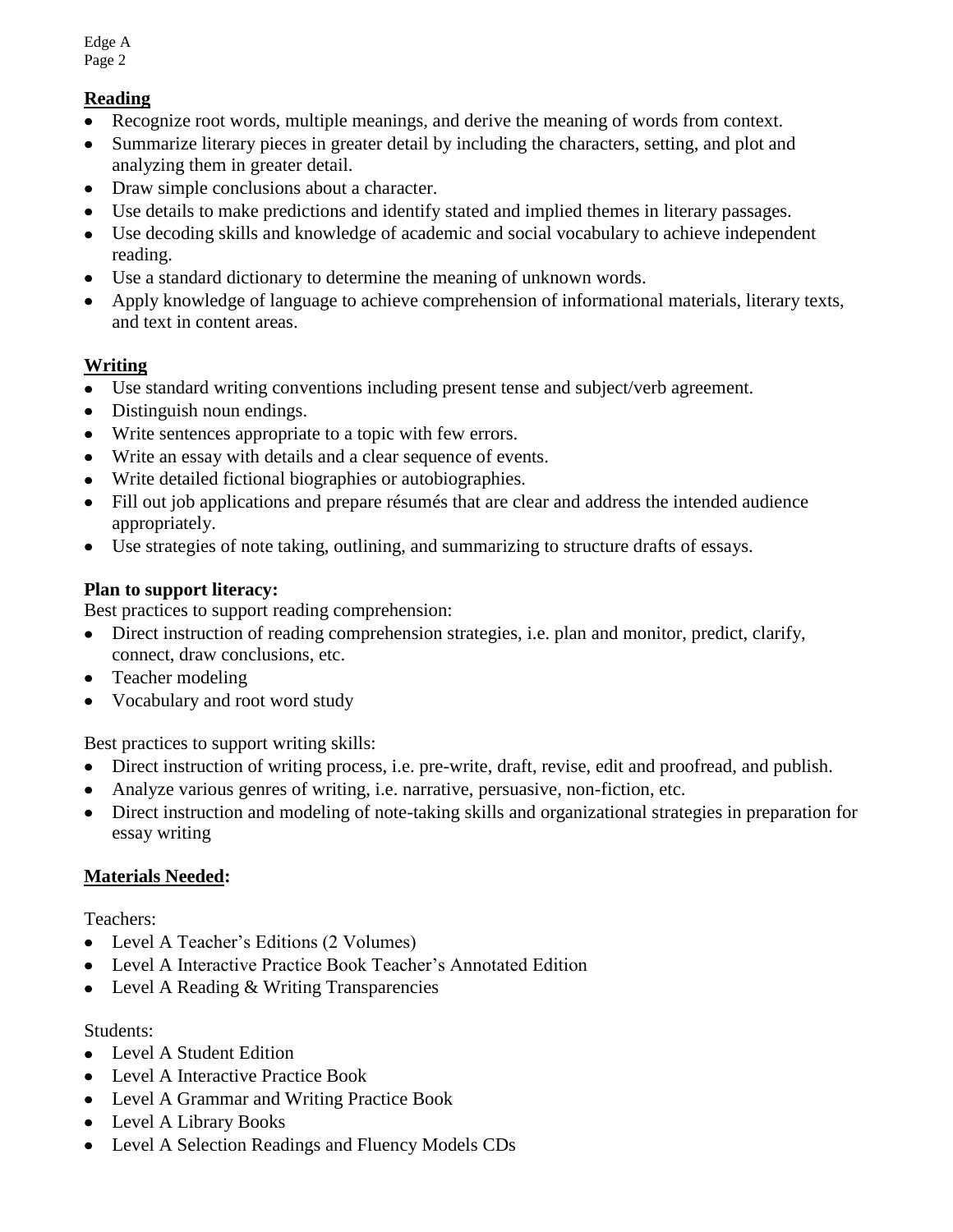- Extended Reading
- Edge Level A Library Books
	- *Bronx Masquerade*  $\bullet$
	- *Cesar Chavez*  $\bullet$
	- *Crazy Loco*
	- *Dr Jekyll and Mr. Hype*  $\bullet$
	- $\bullet$ *Dracula*
	- *Blue*
	- *Chasing the Lion*  $\bullet$
	- *Miracles*
	- *Jane Eyre*  $\bullet$
	- *Mysteries of Sherlock Holmes*
	- $\bullet$ *Novio Boy*

## **Supplemental Materials:**

*The following suggestions are based on materials approved by OUSD. Specific resources are limited to availability at each school site and teachers' preferences*.

Grammar:

 $\bullet$ *Grammar in Context English Yes!*

Vocabulary:

 $\bullet$ *Test-Prep Vocabulary Basic Vocabulary Builder*

Spelling:

*Spell It Out*

Greek/Latin Root Words:

*English From The Roots Up*

### **COURSE CONTENT:**

#### **1. Reading Fundamentals**

- 1.1. Use syllabication.
- 1.2. Develop reading fluency (accuracy, expression, phrasing, prosody, rate).

#### **2. Reading Strategies**

- 2.1. Plan and Monitor
	- 2.1.1. Preview and set a purpose
	- 2.1.2. Make and confirm predictions
	- 2.1.3. Clarify ideas and vocabulary (use context clues, reread, read on, etc.)
- 2.2. Determine Importance
	- 2.2.1. Relate main ideas and details
	- 2.2.2. Summarize
		- 2.2.3. Determine personal relevance
- 2.3. Ask Questions
- 2.4. Make Inferences
- 2.5. Make Connections
	- 2.5.1. Text-to-self
	- 2.5.2. Text-to-text
	- 2.5.3. Text-to-world
- 2.6. Synthesize
	- 2.6.1. Draw conclusions<br>2.6.2. Compare across te
	- Compare across texts
	- 2.6.3. Form generalizations
- 2.7. Visualize
- $\bullet$ *Of Sound Mind*
- *Out of War*  $\bullet$
- *Jerry Spinelli*
- *The Chi Lin Purse*  $\bullet$
- $\bullet$ *The Riddle*
- *Schoolhouse*
- *The Friends*
- *Sara's Diary*
- *Ties that Bind*
- *Talking Stars*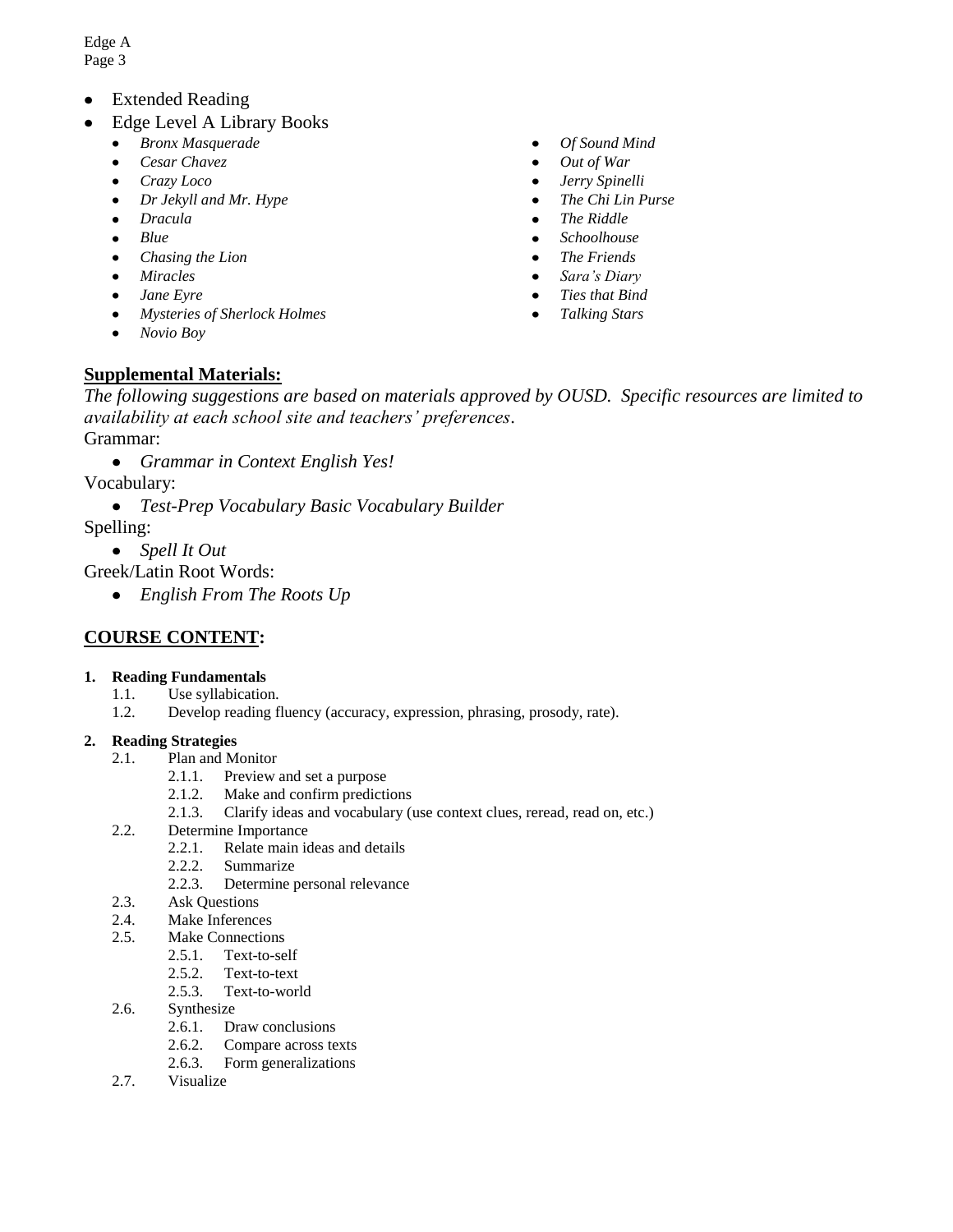#### **3. Comprehension and Critical Thinking Skills**

- 3.1. Analyze story elements (character, setting, plot, theme)
- 3.2. Analyze information
	- 3.2.1. Distinguish fact from opinion
	- 3.2.2. Identify main idea
	- 3.2.3. Read and interpret visuals
	- 3.2.4. Identify arguments for and against an issue
	- 3.2.5. Identify discrepancies and missing information
- 3.3. Analyze text features
- 3.4. Compare and contrast
- 3.5. Make inferences
- 3.6. Follow complex directions
- 3.7. Relate ideas in a text
	- 3.7.1. Events in a sequence
	- 3.7.2. Steps in a process
	- 3.7.3. Cause and effect
	- 3.7.4. Main idea to details
- 3.8. Summarize
- 3.9. Interpret figurative language (simile, metaphor, symbol, etc.)
- 3.10. Synthesize information
	- 3.10.1. Draw conclusions
		- 3.10.2. Form generalizations

#### **4. Reading Behaviors**

- 4.1. Identify opportunities for reading improvement
- 4.2. Identify, assess, and apply effective personal reading strategies
- 4.3. Read collaboratively
- 4.4. Read for a variety of purposes
- 4.5. Read independently for sustained periods
- 4.6. Read widely

#### **5. Academic Concepts and Vocabulary**

- 5.1. Across the curriculum
- 5.2. In language arts and literature

#### **6. Word Learning Strategies**

- 6.1. Learn new words by applying sensory images
- 6.2. Memorize
- 6.3. Relate words
- 6.4. Review
- 6.5. Use cognates to determine word meaning
- 6.6. Use contextual analysis to determine word meaning
- 6.7. Use structural (morphemic) analysis to determine word meaning
- 6.8. Use reference sources to determine usage
- 6.9. Use word origins to determine word meaning
- 6.10. Apply an overall word learning strategy during reading

#### **7. Develop Word Consciousness**

- 7.1. Analogies
- 7.2. Antonyms and synonyms
- 7.3. Cognates and false cognates
- 7.4. Denotation and connotation
- 7.5. Dialect and regionalisms
- 7.6. Homophones and other words that sound alike
- 7.7. Idioms
- 7.8. Figurative language
- 7.9. Jargon and specialized vocabulary
- 7.10. Multiple-meaning words
- 7.11. Phrasal verbs
- 7.12. Slang
- 7.13. Word families
- 7.14. Word origins and roots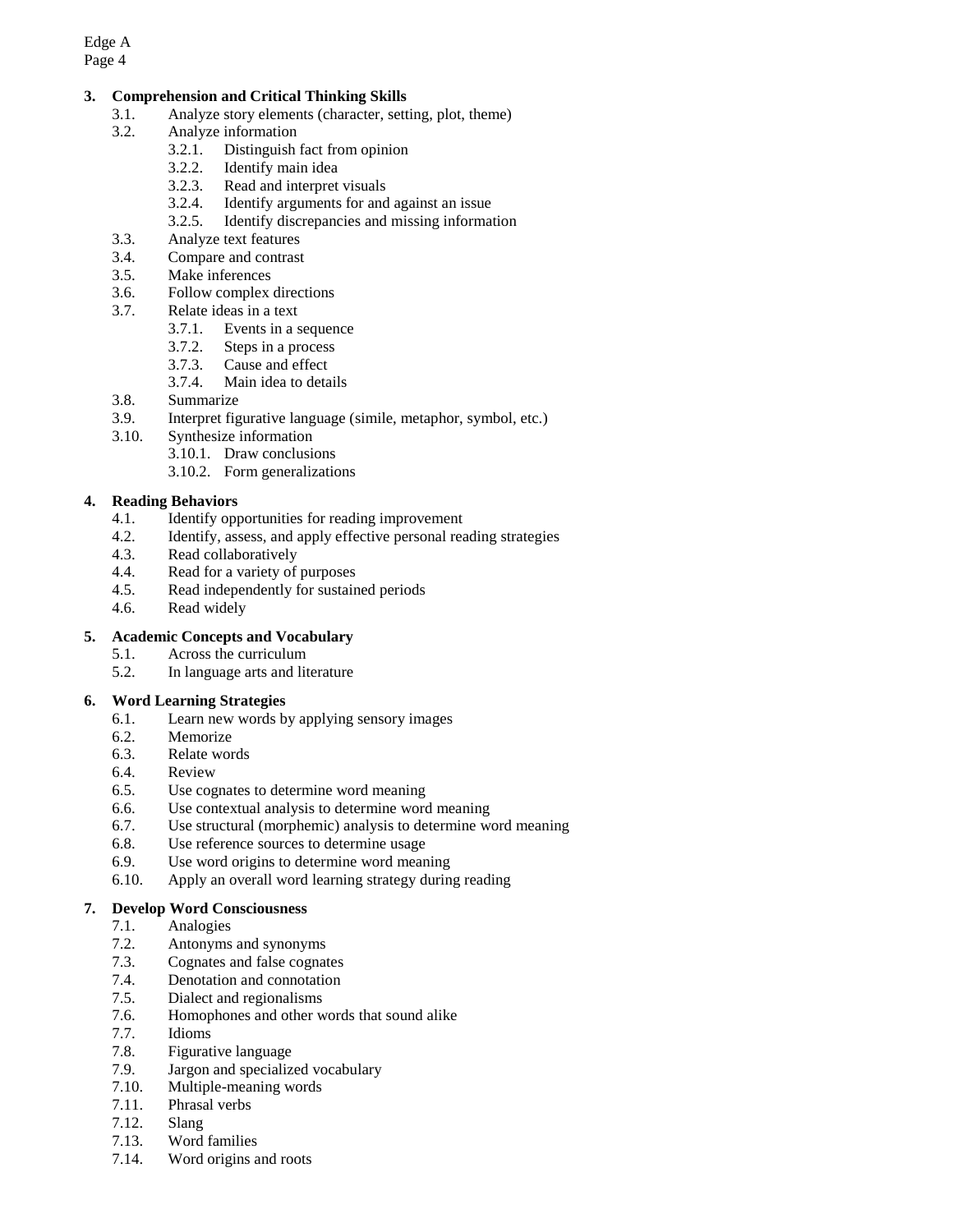#### **8. Expand Vocabulary**

#### **9. Respond to Literature**

- 9.1. Apply literature to personal life
- 9.2. Respond to literature in a variety of ways
- 9.3. Defend interpretations of and responses to literature
- 9.4. Recognize that literature may elicit a variety of valid responses

#### **10. Recognize Genres**

- 10.1. Article
- 10.2. Autobiography
- 10.3. Biography
- 10.4. Diary/journal
- 10.5. Drama
- 10.6. Editorial
- 10.7. Electronic texts
- 10.8. Essays
- 10.9. Fantasy
- 10.10. Folk literature
- 10.11. Functional texts (business, consumer, everyday, technical)
- 10.12. Historical fiction
- 10.13. Humor
- 10.14. Interview
- 10.15. Memoir
- 10.16. Novel
- 10.17. Personal narrative
- 10.18. Poetry
- 10.19. Realistic fiction
- 10.20. Report
- 10.21. Review
- 10.22. Script
- 10.23. Short story
- 10.24. Song lyrics
- 10.25. Speech
- 10.26. Textbook/encyclopedia

#### **11. Recognize and Analyze Literary Devices and Elements**

- 11.1. Alliteration<br>11.2. Assonance a
- Assonance and consonance
- 11.3. Character (hero/heroine, protagonist/antagonist, static/dynamic, etc.)
- 11.4. Description
- 11.5. Dialogue and dialect
- 11.6. Dramatic conventions
- 11.7. Figurative language (hyperbole, simile, metaphor, personification, etc.)
- 11.8. Imagery/sensory language
- 11.9. Mood and tone
- 11.10. Plot and plot development (conflicts, flashback, suspense, etc.)
- 11.11. Point of view (first-person, third-person, omniscient, etc.)
- 11.12. Repetition
- 11.13. Rhyme and rhyme scheme
- 11.14. Rhythm/meter
- 11.15. Setting
- 11.16. Style
- 11.17. Symbolism
- 11.18. Text structure (expository, persuasive, narrative)
- 11.19. Theme

#### **12. Compare Literature**

- 12.1. Compare story elements
- 12.2. Compare author's purposes, intents, arguments, biases
- 12.3. Compare time periods
- 12.4. Compare theme or topic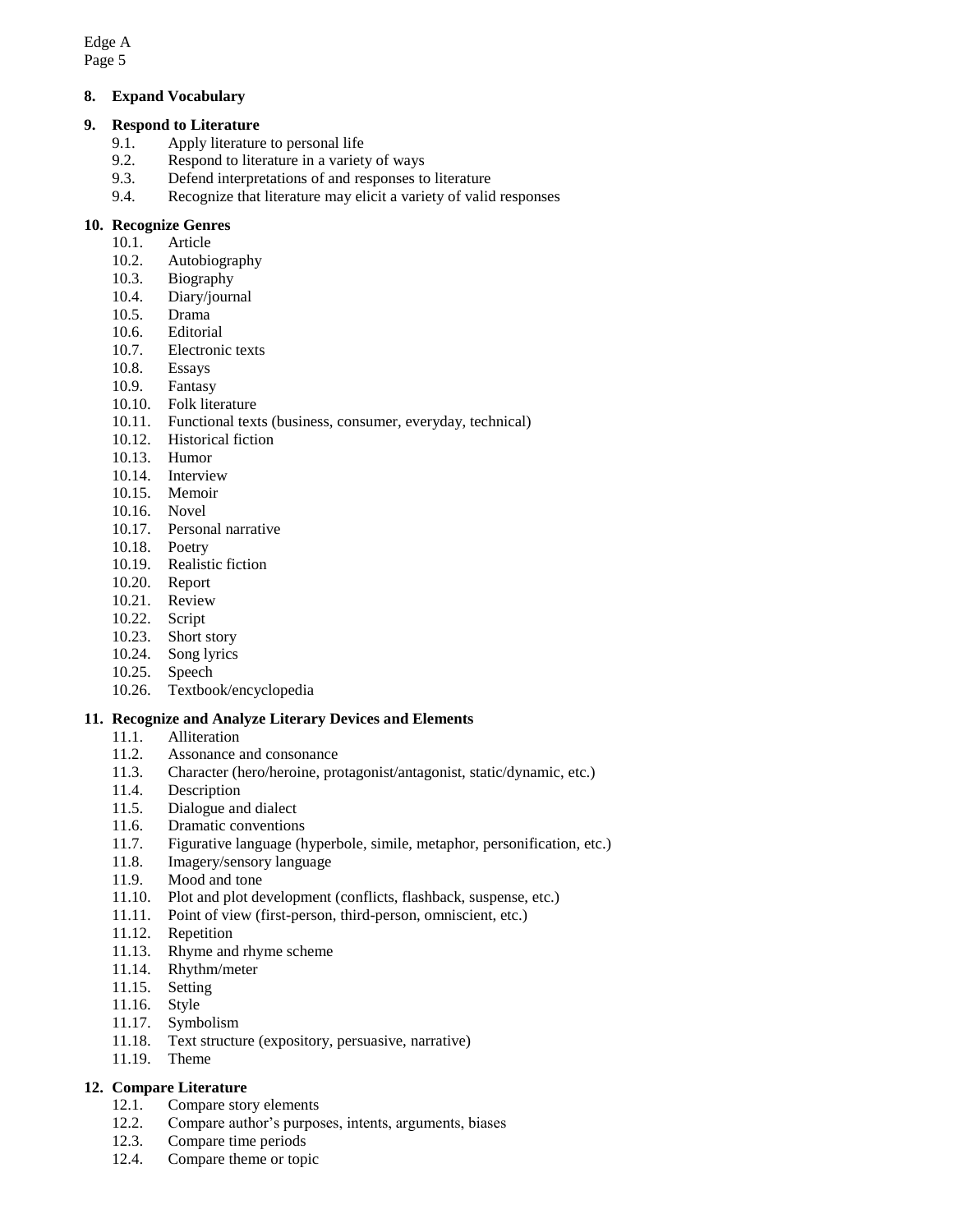12.5. Compare versions across different media

#### **13. Evaluate Literature**

- 13.1. Author's development of character, plot, theme
- 13.2. Author's purpose, intended audience, and perspective and effect on the text
- 13.3. Author's style
- 13.4. Author's use of literary devices
- 13.5. Author's logic (argument, presentation, etc.)
- 13.6. Propaganda and common persuasive techniques
- 13.7. Reliability and validity of evidence and sources

#### **14. Literary History and Criticism**

- 14.1. Form and support opinions about literary and nonliterary works
- 14.2. Interpret literature based on genre
- 14.3. Understand why certain works are considered classics

#### **15. Handwriting**

#### **16. Writing Purposes, Modes, and Forms**

- 16.1. Write across the curriculum
- 16.2. Write for a variety of audiences
- 16.3. Write for a variety of purposes
- 16.4. Write in a variety of forms
	- 16.4.1. Personal narrative
		- 16.4.2. Problem-solution essay
		- 16.4.3. Process description
		- 16.4.4. Cause and effect essay
		- 16.4.5. Comparison-contrast essay
		- 16.4.6. Letters
		- 16.4.7. News article
		- 16.4.8. Persuasive essay
		- 16.4.9. Short story
- 16.5. Write in a variety of modes
	- 16.5.1. Expository
	- 16.5.2. Expressive
	- 16.5.3. Narrative
	- 16.5.4. Descriptive
	- 16.5.5. Persuasive
	- 16.5.6. Reflective

#### **17. Writing Process**

- 17.1. Use the writing process
- 17.2. Prewriting
- 17.3. Drafting
- 17.4. Revising
- 17.5. Editing and proofreading
- 17.6. Publishing
- 17.7. Reflecting and evaluating

#### **18. Traits of Good Writing**

- 18.1. Written Conventions
- 18.2. Development of ideas
- 18.3. Focus and Unity
- 18.4. Organization
- 18.5. Voice and Style

#### **19. Sentences**

- 19.1. Sentence types
- 19.2. Negative sentences
- 19.3. Conditional sentences
- 19.4. Sentence structure
	- 19.4.1. Simple sentences
		- 19.4.2. Phrases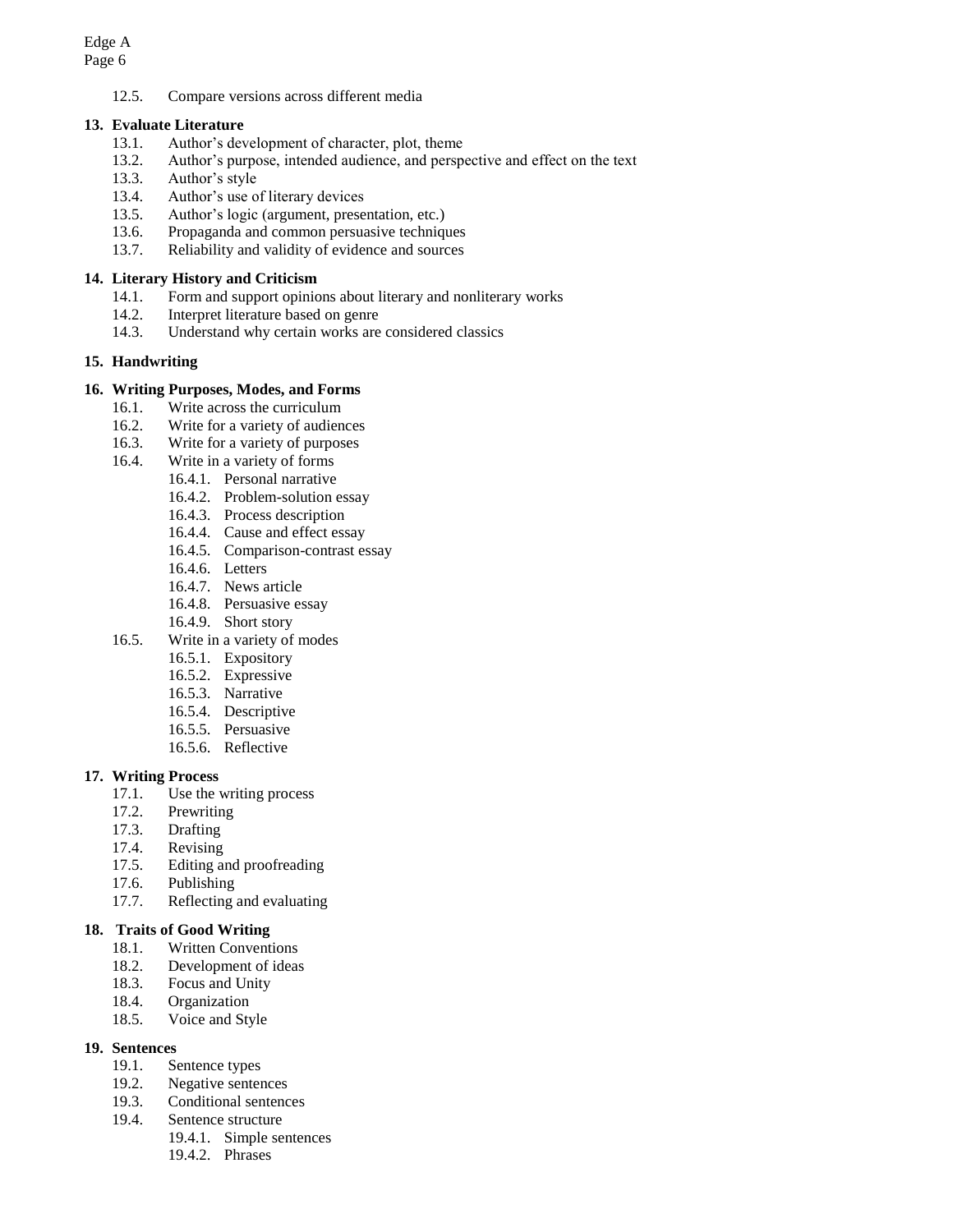Edge A

- Page 7
- 19.4.3. Clauses
- 19.4.4. Compound Sentences
- 19.4.5. Complex Sentences
- 19.5. Subjects and predicates (complete, simple, compound)
- 19.6. Complete sentences/fragments
- 19.7. Subject-verb agreement

### **20. Parts of Speech**

- 20.1. Nouns
	- 20.1.1. Common and proper
	- 20.1.2. Count and noncount
	- 20.1.3. Plurals
	- 20.1.4. Possessive
- 20.2. Articles
- 20.3. Pronouns
	- 20.3.1. Subjective case
	- 20.3.2. Objective case
	- 20.3.3. Possessive case
	- 20.3.4. Reflexive and intensive case
	- 20.3.5. Indefinite case
	- 20.3.6. Demonstrative case
	- 20.3.7. Agreement and reference
- 20.4. Adjectives
	- 20.4.1. Comparative adjectives
- 20.5. Verbs
	- 20.5.1. Action
	- 20.5.2. Linking
	- 20.5.3. Modals (can, could, would, might, must, etc.)
	- 20.5.4. Helping
	- 20.5.5. Transitive and intransitive verbs
	- 20.5.6. Present Tense
	- 20.5.7. Habitual present tense
	- 20.5.8. Past tense (regular and irregular)
	- 20.5.9. Future tense
	- 20.5.10. Present perfect tense
	- 20.5.11. Progressive forms
- 20.6. Verbals
- 20.7. Contractions
- 20.8. Adverbs
	- 20.8.1. Comparative adverbs
- 20.9. Prepositions and prepositional phrases
	- 20.9.1. Conjunctions
	- 20.9.2. Interjections

#### **21. Capitalization**

**22. Punctuation**

#### **23. Spelling**

#### **24. Social and Academic Language Functions**

- 24.1. Listen actively
- 24.2. Ask and answer questions
- 24.3. Express likes and dislikes
- 24.4. Express ideas, feelings, needs, opinions, intentions
- 24.5. Make and respond to requests and commands
- 24.6. Give and follow directions
- 24.7. Ask for/Give information
- 24.8. Retell a story
- 24.9. Adjust communication to the audience, purpose, occasion, and task
- 24.10. Describe people, places, things, events, ideas, feelings, experiences
- 24.11. Listen to a selection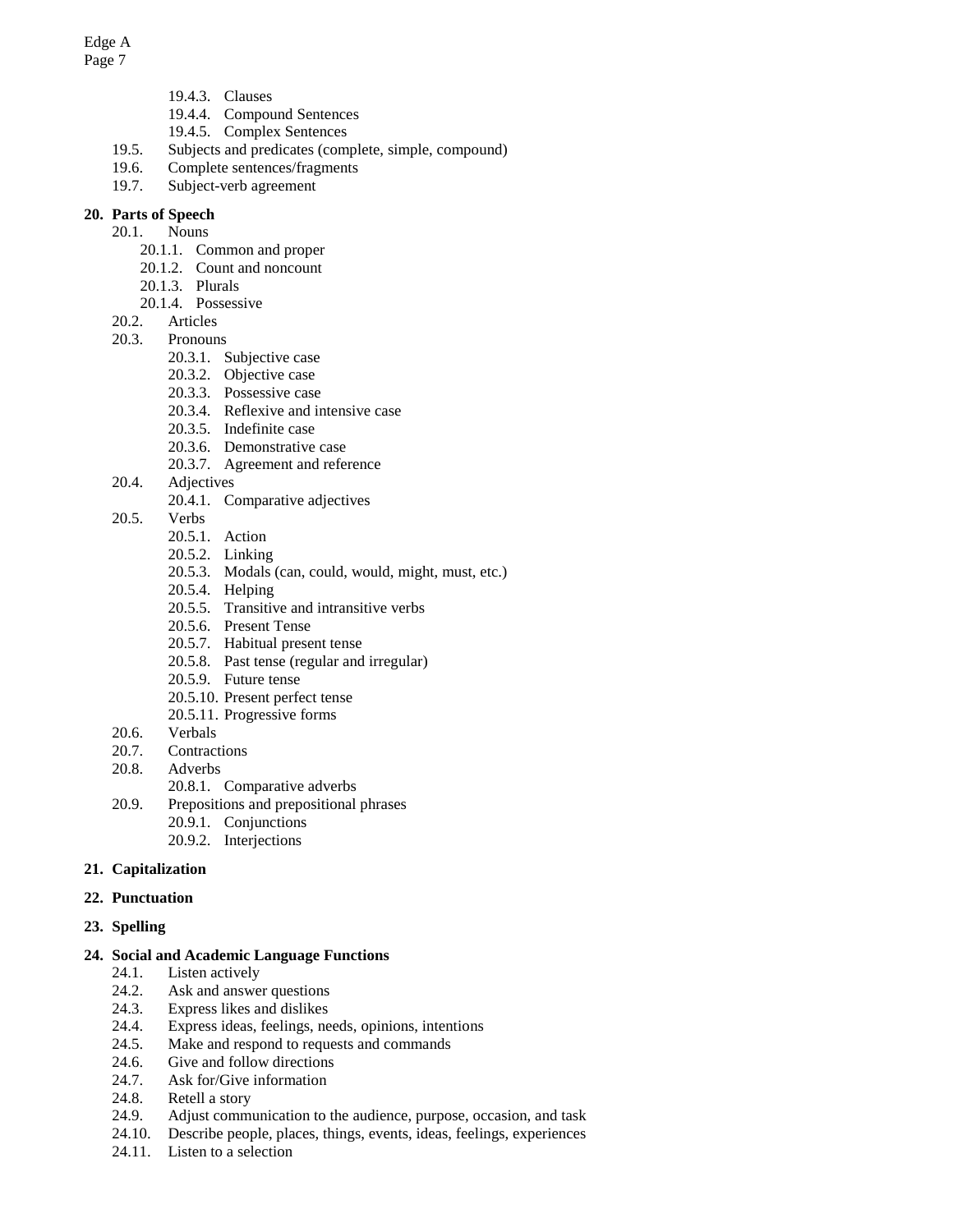# Edge A

#### Page 8

- 24.12. Recite
- 24.13. Read a selection
- 24.14. Role-play
- 24.15. Dramatize
- 24.16. Interpret nonverbal communication
- 24.17. Make comparisons
- 24.18. Engage in conversation and small talk
- 24.19. Engage in discussion (academic)
- 24.20. Define and explain
- 24.21. Write
- 24.22. Persuade
- 24.23. Elaborate

#### **25. Listening and Speaking Activities**

- 25.1. Choral reading and reader's theater
- 25.2. Conversation and classroom discussion
- 25.3. Debate
- 25.4. Demonstration
- 25.5. Descriptive presentation
- 25.6. Dramatization
- 25.7. Interview
- 25.8. Narrative presentation
- 25.9. Oral interpretation of literature
- 25.10. Panel discussion
- 25.11. Persuasive speech
- 25.12. Recommendation
- 25.13. Response to literature
- 25.14. Retell a story
- 25.15. Summary

#### **26. Listening Strategies and Skills**

- 26.1. Set purpose and prepare for listening
- 26.2. Evaluate and expand personal preferences in listening
- 26.3. Listen actively and respectfully
- 26.4. Listen to, analyze, evaluate, and critique literary and non-literary works
- 26.5. Overcome barriers to listening
- 26.6. Self-monitor and self-assess; make adjustments

#### **27. Speaking Strategies and Skills**

- 27.1. Manage discussions and presentations effectively
- 27.2. Overcome anxiety
- 27.3. Edit drafts and speeches
- 27.4. Use a variety of rhetorical devices
- 27.5. Speak effectively for a variety of audiences, purposes, and occasions
- 27.6. Self-monitor, monitor audience reaction, and adjust oral communication during a presentation
- 27.7. Respond to audience questions
- 27.8. Justify choice of organizational structure and performance techniques
- 27.9. Use audience feedback to improve future presentations
- 27.10. Create and use scoring guides and rubrics

#### **28. Viewing Strategies and Skills**

- 28.1. Respond to and interpret visuals
- 28.2. Recognize and analyze how key elements of design create meaning and influence the message
- 28.3. Recognize the effects of visual arts on mood
- 28.4. Interpret and analyze presentations
- 28.5. Self-monitor and self-correct while viewing

#### **29. Representing Strategies and Skills**

- 29.1. Create and use graphic organizers
- 29.2. Create illustrations, information graphics, and/or photographs to support oral or written communication
- 29.3. Create posters, storyboards, and other visual displays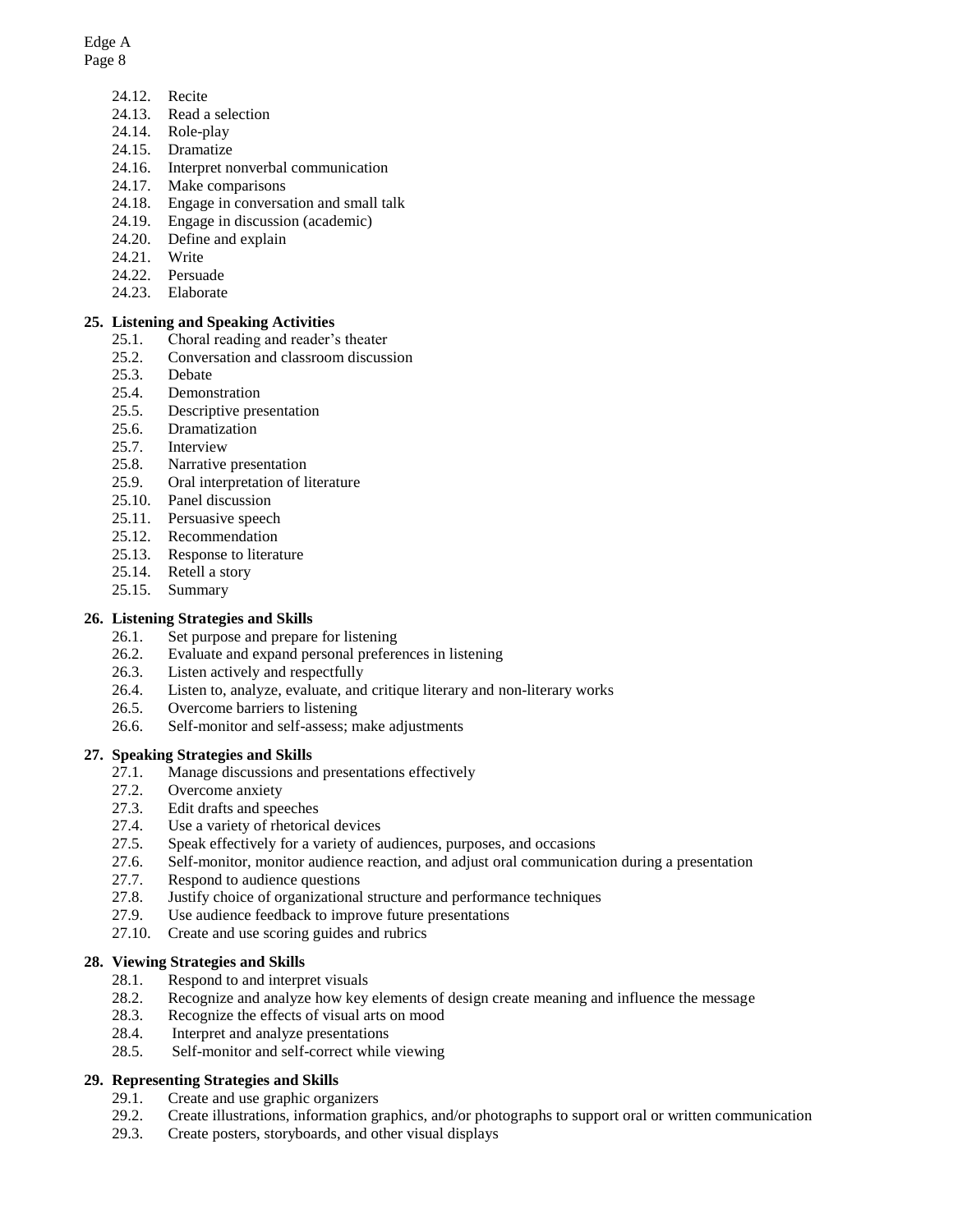#### **30. Strategies for Learning Language**

- 30.1. Memorize
- 30.2. Incorporate language "chunks"
- 30.3. Practice new language
- 30.4. Use visuals to construct or clarify meaning
- 30.5. Semantic mapping
- 30.6. Use imagery
- 30.7. Review
- 30.8. Ask for help, feedback, and clarification
- 30.9. Take risks and explore alternate ways of saying things (circumlocution)
- 30.10. Identify and respond appropriately to nonverbal and verbal cues
- 30.11. Test hypotheses about language
- 30.12. Use prior knowledge
- 30.13. Make connections across content areas
- 30.14. Take notes about language
- 30.15. Compare elements of language and identify patterns
- 30.16. Compare written language conventions
- 30.17. Use reference aids
- 30.18. Self-monitor language use and self-assess

#### **31. Strategies for Taking Tests**

#### **32. Study Skills and Strategies**

#### **33. Research Strategies and Skills**

- 33.1. Use the research process and the language of research
- 33.2. Choose and narrow a topic
- 33.3. Write to discover what is known and needs to be learned
- 33.4. Formulate research questions
- 33.5. Choose appropriate resources to support a research topic
- 33.6. Gather information
- 33.7. Organize information from multiple sources
- 33.8. Analyze, evaluate, and use information
- 33.9. Synthesize information from multiple sources
- 33.10. Convert data into graphic aids
- 33.11. Design and write a research report with supporting evidence
- 33.12. Integrate quotations and citations
- 33.13. Cite sources
- 33.14. Avoid plagiarism
- 33.15. Evaluate a research report and draw conclusions
- 33.16. Draw questions for further study from the conclusions

#### **34. Career Exploration**

#### **35. Technology Strategies and Skills**

- 35.1. Use technology to acquire language
- 35.2. Use technology to communicate
- 35.3. Use technology for productivity
- 35.4. Use technology to learn
- 35.5. Select and use media for research (audio, video, online resources)
- 35.6. Create media products for presentation to an audience
- 35.7. Understand laws that govern delivery and use of media

#### **36. Media Study**

- 36.1. Analyze and interpret information from various media
- 36.2. Evaluate the quality of information from various media
- 36.3. Evaluate and critique the effectiveness of media presentations

#### **37. Multicultural Awareness and Appreciation**

- 37.1. Appreciate, share, and compare aspects of the home, U.S., and world cultures
- 37.2. Analyze universal themes across texts
- 37.3. Analyze and compare discourse patterns across cultures
- 37.4. Demonstrate sensitivity to gender, age, social position, and cultural bias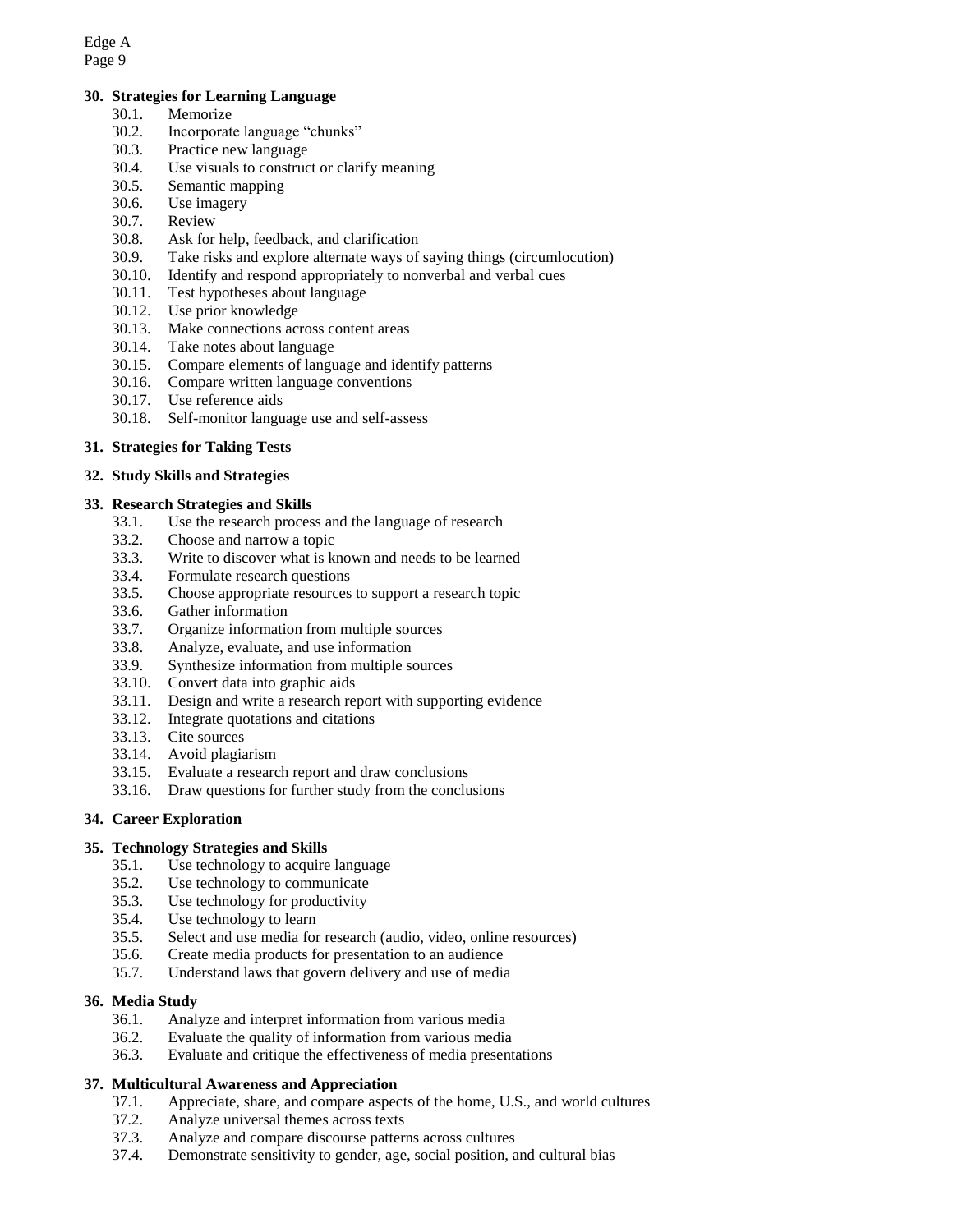### **FIRST SEMESTER**

| Pacing  | <b>Instructional Unit</b>           | <b>ELD Essential Standards</b>                     | <b>Assessment</b>    |
|---------|-------------------------------------|----------------------------------------------------|----------------------|
| 5 weeks | <b>Unit 1: Think Again</b>          | <b>Listening &amp; Speaking</b>                    |                      |
|         | EQ - What Influences How You Act?   | • Cluster $1 -$ Beliefs                            | Unit 1 Wrap-Up       |
|         | (Choose min. of 4)                  | <b>Cluster 2- Discussion</b>                       |                      |
|         | <b>Short Story</b>                  | Cluster 3- Discussion                              | Writing: Personal    |
|         | $\bullet$ The Experiment            | Reading Word Analysis:                             | Narrative            |
|         | <b>Building Bridges</b>             | Cluster 1 – Preview and Predict                    |                      |
|         | The Open Window                     | Cluster 2- Clarify Ideas<br>٠                      | Teacher              |
|         | One in a Million<br>٠               | Cluster 3- Interpret, Analyze, Speculate<br>٠      | Observation/Student  |
|         | <b>Magazine Article</b>             | Reading Comprehension                              | Participation        |
|         | • Superstitions: The Truth          | Cluster $1 -$ Monitor<br>٠                         |                      |
|         | Uncovered                           | Cluster 2- Respond to Comprehension Questions<br>٠ | Teacher generated    |
|         | Memoir                              | Cluster 3- Analyze Key Ideas                       | tests/quizzes        |
|         | • The Right Words at the Right Time | Literary Response and Analysis:                    |                      |
|         | Grammar                             | Cluster $1 -$ Plot and Setting<br>٠                | Edge eAssessments    |
|         | • Complete Sentences                | Cluster 2- Perspective<br>٠                        |                      |
|         | Subject/Verb Agreement<br>٠         | Cluster 3 - Genre<br>$\bullet$                     |                      |
|         | • Complete Sentence                 | Writing Strategies & Applications:                 |                      |
|         | <b>Vocabulary</b>                   | Cluster 1- Opinion Statement<br>٠                  |                      |
|         | Prefixes                            | Cluster 2 - Comparison Essay<br>٠                  |                      |
|         | • Suffixes                          | Cluster $3$ – Focus and Unity<br>$\bullet$         |                      |
|         | Writing                             | <b>Writing Conventions:</b>                        |                      |
|         | • Response to Literature            | Cluster 1- Kinds of Sentences, Subjects and        |                      |
|         | Narrative Paragraph                 | Predicates                                         |                      |
|         | <b>Comparison Essay</b>             | Cluster 2 – Subject Verb Agreement                 |                      |
|         | • Journal                           | Cluster 3- Sentence Fragments                      |                      |
| 4 weeks | <b>Unit 2: Family Matters</b>       | <b>Listening &amp; Speaking</b>                    | Unit 2 Wrap-Up       |
|         | EQ - How Do Families Affect Us?     | Cluster $1 - \text{Role-Play}$<br>٠                |                      |
|         |                                     | Cluster 2 – Oral Report<br>٠                       | <b>Writing: News</b> |
|         | Nonfiction                          | Cluster 3 - Discussion<br>$\bullet$                | Article              |
|         | • All in the Family                 | Reading                                            |                      |
|         | • How to See DNA                    | Reading Fluency and Systematic Vocabulary          | Steps in the Writing |
|         | Do Family Meals Matter?<br>٠        | Development:                                       | Process              |
|         | <b>Fish Cheeks</b>                  | Cluster 1 – Context Clues                          |                      |
|         | <b>Only Daughter</b><br>٠           | Cluster $2$ – Intonation<br>٠                      | Teacher              |
|         | Calling a Foul<br>٠                 | Cluster 3 - Expression                             | Observation/Student  |
|         | <u>Survey</u>                       | Reading Comprehension:                             | Participation        |
|         | Surveys on Sports                   | Cluster 1 - Self-Question                          | Teacher generated    |
|         | Vocabulary                          | Cluster 2 – Interpret Visuals<br>٠                 | tests/quizzes        |
|         | • Context Clues                     | Cluster $3$ – Question the Author<br>$\bullet$     |                      |
|         | • Phrasing                          | Writing                                            | Edge eAssessments    |
|         | Accuracy<br>٠                       | Writing Strategies and Applications:               |                      |
|         | Rate<br>٠                           | <b>Cluster 1- Write Expository Compositions</b>    |                      |
|         | Intonation                          | Cluster 2- Biographical Sketch<br>٠                |                      |
|         | <b>Grammar</b>                      | Cluster 3 – Development of Ideas<br>$\bullet$      |                      |
|         | • Subject Pronouns                  | <b>Writing Conventions:</b>                        |                      |
|         | <b>Action Verbs</b><br>٠            | Cluster 1 - Subject Pronouns<br>٠                  |                      |
|         | • Helping verbs                     | Cluster 2 – Action and Helping Verbs<br>٠          |                      |
|         | <b>Present Tense Verbs</b>          | Cluster 3 - Present Tense Verbs                    |                      |
|         | Writing                             |                                                    |                      |
|         | • Response to Literature            |                                                    |                      |
|         | Expository                          |                                                    |                      |
|         | <b>Critical Review</b>              |                                                    |                      |
|         | <b>Biographical Sketch</b>          |                                                    |                      |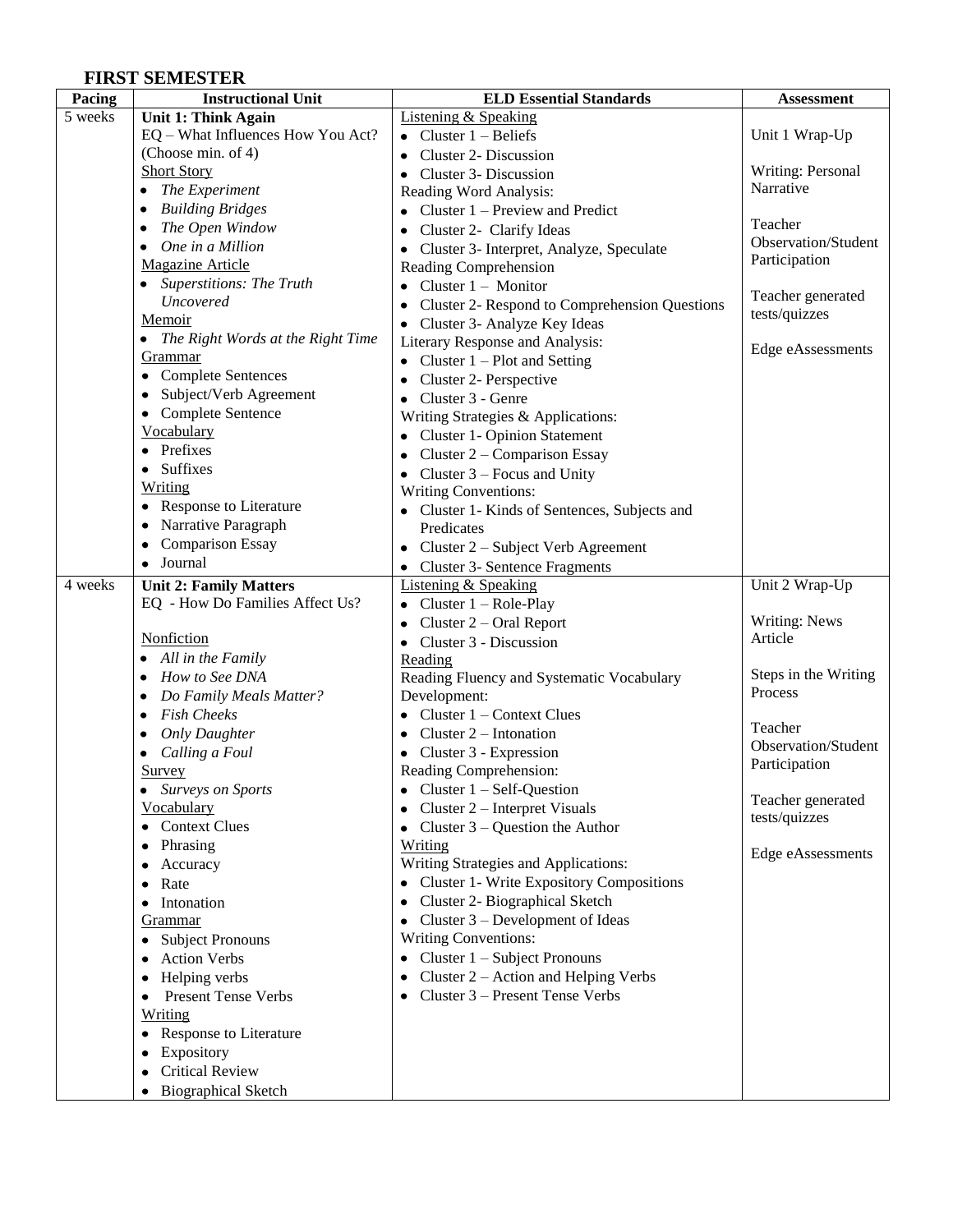| Pacing  | <b>Instructional Unit</b>          | <b>ELD Essential Standards</b>            | <b>Assessment</b>           |
|---------|------------------------------------|-------------------------------------------|-----------------------------|
| 4 Weeks | <b>Unit 3: True Self</b>           | Listening & Speaking                      | Unit 3 Wrap-Up              |
|         | EQ - Do We Find or Create Our True | Cluster $1 - Dramatize$                   |                             |
|         | Selves?                            | Cluster $2 -$ Discussion                  | <b>Writing: Short Story</b> |
|         | <b>Short Story</b>                 | Cluster 3 - Drama                         |                             |
|         | $\bullet$ Heartbeat                | Reading                                   | Teacher                     |
|         | $\bullet$ I Go Along               | Reading Fluency and Systematic Vocabulary | Observation/Student         |
|         | • The Pale Mare                    | Development:                              | Participation               |
|         | <b>Informative Story</b>           | Cluster 1 - Intonation and Word Families  |                             |
|         | $\bullet$ Behind the Bulk          | Cluster $2$ – Phrasing                    | Teacher generated           |
|         | Comic Strip                        | Cluster 3 - Expression                    | tests/quizzes               |
|         | $\bullet$ Zits                     | Reading Comprehension:                    |                             |
|         | Poetry                             | Cluster 1 – Point of View                 | Edge eAssessments           |
|         | • Theme for English $B$            | Cluster 2 – First Person Point of View    |                             |
|         | • My Horse, Fly Like a Bird        | Cluster $3 -$ Point of View               |                             |
|         | $\bullet$ Caged Bird               | Writing                                   |                             |
|         | Vocabulary                         | Writing Strategies and Applications:      |                             |
|         | • Word Families                    | Cluster 1- Organization                   |                             |
|         | • Latin and Greek Roots            | <b>Cluster 2- Opinion Statement</b>       |                             |
|         | Grammar                            | Cluster 3 - Cause-Effect                  |                             |
|         | • Use Verb Tenses                  | <b>Writing Conventions:</b>               |                             |
|         | • Pronouns                         | Cluster 1 - Verb Tenses                   |                             |
|         | Writing                            | Cluster 2 - Verb Tenses                   |                             |
|         | • Response to Literature           | Cluster $3 -$ Pronouns                    |                             |
|         | • Opinion Statement                |                                           |                             |
|         | • Compare/Contrast                 |                                           |                             |
| 4 Weeks | <b>Unit 4: Give and Take</b>       | <b>Listening &amp; Speaking</b>           | Unit 4 Wrap-Up              |
|         | EQ - How Much Should People Help   | Cluster $1 -$ Discussion                  |                             |
|         | Each Other?                        | Cluster 2 – Slide Show                    | Writing: Problem-           |
|         | Nonfiction                         | • Cluster $3 -$ Extemporaneous Talk       | <b>Solution Essay</b>       |
|         | • Enabling or Disabling            | Reading                                   |                             |
|         | $\bullet$ This I Believe           | Reading Fluency and Systematic Vocabulary | Teacher                     |
|         | $\bullet$ Brother Ray              | Development:                              | Observation/Student         |
|         | • Power of the Powerless           | • Cluster $1$ – Context Clues             | Participation               |
|         | $\bullet$ He Was No Bum            | Cluster 2 – Unfamiliar Words              | Teacher generated           |
|         | Poetry                             | • Cluster 3 - Multiple-Meaning Words      | tests/quizzes               |
|         | • Hard Times                       | Reading Comprehension:                    |                             |
|         | <b>Miss Rosie</b>                  | Cluster $1 -$ Analyze                     | Edge eAssessments           |
|         | Vocabulary                         | Cluster 2 – Summarize                     |                             |
|         | • Context Clues                    | Cluster $3$ – Importance                  |                             |
|         | <b>Grammar</b>                     | Writing                                   |                             |
|         | • Possessive Words                 | Writing Strategies and Applications:      |                             |
|         | • Prepositions                     | • Cluster 1- Journal                      |                             |
|         | • Object Pronouns                  | Cluster 2- Summary<br>٠                   |                             |
|         | <b>Writing</b>                     | Cluster 3 – Opinion Statement             |                             |
|         | • Journal                          | <b>Writing Conventions:</b>               |                             |
|         | • Summary Paragraph                | Cluster $1 -$ Possessive Words            |                             |
|         | • Voice and Style                  | Cluster $2$ – Prepositions<br>٠           |                             |
|         |                                    | Cluster 3 – Object Pronouns               |                             |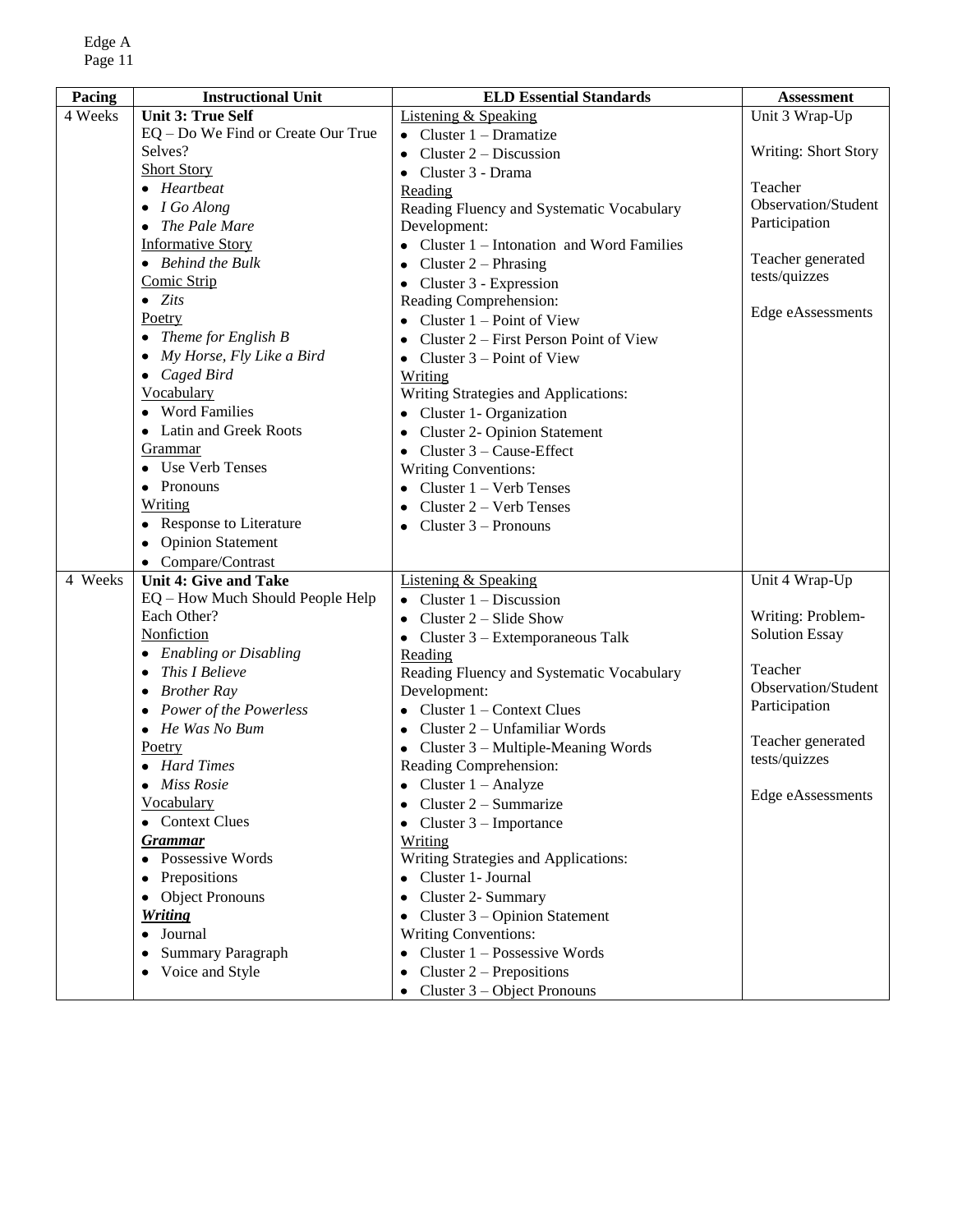## **SECOND SEMESTER**

| <b>Listening &amp; Speaking</b><br>4 Weeks<br><b>Unit 5: Fair Play</b><br>Unit 5 Wrap-Up<br>EQ - Do People Get What They<br>Cluster $1 - Dramatize$<br>Deserve?<br><b>Writing: Process</b><br>Cluster 2-Role Play<br><b>Short Story</b><br>Description<br>Cluster 3 – Panel Discussion<br>$\bullet$ Jump Away<br>Reading<br>Teacher<br>$\bullet$ Fear<br>Reading Fluency and Systematic Vocabulary<br>Observation/Student<br>Development:<br>• Abuela Invents the Zero<br>Participation<br>Narrative<br>Cluster $1 -$ Synonyms<br>• Showdown with Big Eva<br>Cluster $2 -$ Antonyms<br>٠<br>Teacher generated<br>$\bullet$ Karate<br>Cluster 3 - Antonyms<br>tests/quizzes<br><b>Magazine Article</b><br>Reading Comprehension:<br>• Violence Hits Home<br>Cluster $1 -$ Theme<br>Edge eAssessments<br>Vocabulary<br>Cluster $2 -$ Suspense<br>$\bullet$<br>• Synonyms<br>• Cluster $3$ – Irony<br>• Antonyms<br>Writing<br>Grammar<br>Writing Strategies and Applications:<br>• Adjectives<br><b>Cluster 1- Opinion Statement</b><br>• Adverbs<br>Cluster 2- Character Sketch<br>$\bullet$<br>Writing<br>Cluster $3$ – Letter<br>$\bullet$<br>• Response to Literature<br>Writing Conventions:<br>• Character Sketch<br>Cluster $1 - \text{Adjectives}$<br>• Organization<br>Cluster $2 - \text{Adjectives}$<br>٠<br>Cluster $3 -$ Adverbs<br>$\bullet$<br>4 Weeks<br>Listening & Speaking<br>Unit 6 Wrap-Up<br>Unit 6: Coming Of Age<br>$EQ - What Rights and$<br>Cluster $1 - Dramatize$<br>Responsibilities Should Teens Have?<br><b>Writing: Process</b><br>Cluster 2-Role Play<br>Play<br>Description<br>Cluster 3 – Panel Discussion<br>$\bullet$ Novio Boy<br>Reading<br>Teacher<br>Letter<br>Reading Fluency and Systematic Vocabulary<br>Observation/Student<br>• A Letter to Helen Keller<br>Development:<br>Participation<br>Poetry<br>Cluster 1 – Reference Sources<br>$\bullet$<br>$\bullet$ Oranges<br>Cluster $2 -$ Analogies<br>$\bullet$<br>Teacher generated<br>Your World<br>Cluster 3 - Multiple Meaning Words<br>tests/quizzes<br>Helen Keller<br>Reading Comprehension:<br>Marked<br>• Cluster $1 -$ Theme<br>Edge eAssessments<br>$\bullet$ Dusting<br>• Cluster $2 -$ Suspense<br>Vocabulary<br>• Cluster $3$ – Irony<br>• Reference Sources<br>Writing<br>Writing Strategies and Applications:<br>• Analogies<br>• Multiple Meaning Words<br>• Cluster 1- Analysis<br>Cluster 2- Argument<br>Grammar<br>$\bullet$<br>• Indefinite Pronouns<br>Cluster 3 – Letter of Persuasion<br>$\bullet$<br>• Word Order<br>Writing Conventions:<br>Cluster 1 – Indefinite Pronouns<br>• Compound Sentences<br>٠<br>Writing<br>Cluster 2 – Word Order<br>٠<br>• Analysis<br>Cluster 3 – Compound Sentences<br>• Argument | $\overline{\text{Pacing}}$ | <b>Instructional Unit</b> | <b>ELD Essential Standards</b> | <b>Assessment</b> |
|---------------------------------------------------------------------------------------------------------------------------------------------------------------------------------------------------------------------------------------------------------------------------------------------------------------------------------------------------------------------------------------------------------------------------------------------------------------------------------------------------------------------------------------------------------------------------------------------------------------------------------------------------------------------------------------------------------------------------------------------------------------------------------------------------------------------------------------------------------------------------------------------------------------------------------------------------------------------------------------------------------------------------------------------------------------------------------------------------------------------------------------------------------------------------------------------------------------------------------------------------------------------------------------------------------------------------------------------------------------------------------------------------------------------------------------------------------------------------------------------------------------------------------------------------------------------------------------------------------------------------------------------------------------------------------------------------------------------------------------------------------------------------------------------------------------------------------------------------------------------------------------------------------------------------------------------------------------------------------------------------------------------------------------------------------------------------------------------------------------------------------------------------------------------------------------------------------------------------------------------------------------------------------------------------------------------------------------------------------------------------------------------------------------------------------------------------------------------------------------------------------------------------------------------------------------------------------------------------------------------------------------------------------------------------------------------------------------------------------------|----------------------------|---------------------------|--------------------------------|-------------------|
|                                                                                                                                                                                                                                                                                                                                                                                                                                                                                                                                                                                                                                                                                                                                                                                                                                                                                                                                                                                                                                                                                                                                                                                                                                                                                                                                                                                                                                                                                                                                                                                                                                                                                                                                                                                                                                                                                                                                                                                                                                                                                                                                                                                                                                                                                                                                                                                                                                                                                                                                                                                                                                                                                                                                       |                            |                           |                                |                   |
|                                                                                                                                                                                                                                                                                                                                                                                                                                                                                                                                                                                                                                                                                                                                                                                                                                                                                                                                                                                                                                                                                                                                                                                                                                                                                                                                                                                                                                                                                                                                                                                                                                                                                                                                                                                                                                                                                                                                                                                                                                                                                                                                                                                                                                                                                                                                                                                                                                                                                                                                                                                                                                                                                                                                       |                            |                           |                                |                   |
|                                                                                                                                                                                                                                                                                                                                                                                                                                                                                                                                                                                                                                                                                                                                                                                                                                                                                                                                                                                                                                                                                                                                                                                                                                                                                                                                                                                                                                                                                                                                                                                                                                                                                                                                                                                                                                                                                                                                                                                                                                                                                                                                                                                                                                                                                                                                                                                                                                                                                                                                                                                                                                                                                                                                       |                            |                           |                                |                   |
|                                                                                                                                                                                                                                                                                                                                                                                                                                                                                                                                                                                                                                                                                                                                                                                                                                                                                                                                                                                                                                                                                                                                                                                                                                                                                                                                                                                                                                                                                                                                                                                                                                                                                                                                                                                                                                                                                                                                                                                                                                                                                                                                                                                                                                                                                                                                                                                                                                                                                                                                                                                                                                                                                                                                       |                            |                           |                                |                   |
|                                                                                                                                                                                                                                                                                                                                                                                                                                                                                                                                                                                                                                                                                                                                                                                                                                                                                                                                                                                                                                                                                                                                                                                                                                                                                                                                                                                                                                                                                                                                                                                                                                                                                                                                                                                                                                                                                                                                                                                                                                                                                                                                                                                                                                                                                                                                                                                                                                                                                                                                                                                                                                                                                                                                       |                            |                           |                                |                   |
|                                                                                                                                                                                                                                                                                                                                                                                                                                                                                                                                                                                                                                                                                                                                                                                                                                                                                                                                                                                                                                                                                                                                                                                                                                                                                                                                                                                                                                                                                                                                                                                                                                                                                                                                                                                                                                                                                                                                                                                                                                                                                                                                                                                                                                                                                                                                                                                                                                                                                                                                                                                                                                                                                                                                       |                            |                           |                                |                   |
|                                                                                                                                                                                                                                                                                                                                                                                                                                                                                                                                                                                                                                                                                                                                                                                                                                                                                                                                                                                                                                                                                                                                                                                                                                                                                                                                                                                                                                                                                                                                                                                                                                                                                                                                                                                                                                                                                                                                                                                                                                                                                                                                                                                                                                                                                                                                                                                                                                                                                                                                                                                                                                                                                                                                       |                            |                           |                                |                   |
|                                                                                                                                                                                                                                                                                                                                                                                                                                                                                                                                                                                                                                                                                                                                                                                                                                                                                                                                                                                                                                                                                                                                                                                                                                                                                                                                                                                                                                                                                                                                                                                                                                                                                                                                                                                                                                                                                                                                                                                                                                                                                                                                                                                                                                                                                                                                                                                                                                                                                                                                                                                                                                                                                                                                       |                            |                           |                                |                   |
|                                                                                                                                                                                                                                                                                                                                                                                                                                                                                                                                                                                                                                                                                                                                                                                                                                                                                                                                                                                                                                                                                                                                                                                                                                                                                                                                                                                                                                                                                                                                                                                                                                                                                                                                                                                                                                                                                                                                                                                                                                                                                                                                                                                                                                                                                                                                                                                                                                                                                                                                                                                                                                                                                                                                       |                            |                           |                                |                   |
|                                                                                                                                                                                                                                                                                                                                                                                                                                                                                                                                                                                                                                                                                                                                                                                                                                                                                                                                                                                                                                                                                                                                                                                                                                                                                                                                                                                                                                                                                                                                                                                                                                                                                                                                                                                                                                                                                                                                                                                                                                                                                                                                                                                                                                                                                                                                                                                                                                                                                                                                                                                                                                                                                                                                       |                            |                           |                                |                   |
|                                                                                                                                                                                                                                                                                                                                                                                                                                                                                                                                                                                                                                                                                                                                                                                                                                                                                                                                                                                                                                                                                                                                                                                                                                                                                                                                                                                                                                                                                                                                                                                                                                                                                                                                                                                                                                                                                                                                                                                                                                                                                                                                                                                                                                                                                                                                                                                                                                                                                                                                                                                                                                                                                                                                       |                            |                           |                                |                   |
|                                                                                                                                                                                                                                                                                                                                                                                                                                                                                                                                                                                                                                                                                                                                                                                                                                                                                                                                                                                                                                                                                                                                                                                                                                                                                                                                                                                                                                                                                                                                                                                                                                                                                                                                                                                                                                                                                                                                                                                                                                                                                                                                                                                                                                                                                                                                                                                                                                                                                                                                                                                                                                                                                                                                       |                            |                           |                                |                   |
|                                                                                                                                                                                                                                                                                                                                                                                                                                                                                                                                                                                                                                                                                                                                                                                                                                                                                                                                                                                                                                                                                                                                                                                                                                                                                                                                                                                                                                                                                                                                                                                                                                                                                                                                                                                                                                                                                                                                                                                                                                                                                                                                                                                                                                                                                                                                                                                                                                                                                                                                                                                                                                                                                                                                       |                            |                           |                                |                   |
|                                                                                                                                                                                                                                                                                                                                                                                                                                                                                                                                                                                                                                                                                                                                                                                                                                                                                                                                                                                                                                                                                                                                                                                                                                                                                                                                                                                                                                                                                                                                                                                                                                                                                                                                                                                                                                                                                                                                                                                                                                                                                                                                                                                                                                                                                                                                                                                                                                                                                                                                                                                                                                                                                                                                       |                            |                           |                                |                   |
|                                                                                                                                                                                                                                                                                                                                                                                                                                                                                                                                                                                                                                                                                                                                                                                                                                                                                                                                                                                                                                                                                                                                                                                                                                                                                                                                                                                                                                                                                                                                                                                                                                                                                                                                                                                                                                                                                                                                                                                                                                                                                                                                                                                                                                                                                                                                                                                                                                                                                                                                                                                                                                                                                                                                       |                            |                           |                                |                   |
|                                                                                                                                                                                                                                                                                                                                                                                                                                                                                                                                                                                                                                                                                                                                                                                                                                                                                                                                                                                                                                                                                                                                                                                                                                                                                                                                                                                                                                                                                                                                                                                                                                                                                                                                                                                                                                                                                                                                                                                                                                                                                                                                                                                                                                                                                                                                                                                                                                                                                                                                                                                                                                                                                                                                       |                            |                           |                                |                   |
|                                                                                                                                                                                                                                                                                                                                                                                                                                                                                                                                                                                                                                                                                                                                                                                                                                                                                                                                                                                                                                                                                                                                                                                                                                                                                                                                                                                                                                                                                                                                                                                                                                                                                                                                                                                                                                                                                                                                                                                                                                                                                                                                                                                                                                                                                                                                                                                                                                                                                                                                                                                                                                                                                                                                       |                            |                           |                                |                   |
|                                                                                                                                                                                                                                                                                                                                                                                                                                                                                                                                                                                                                                                                                                                                                                                                                                                                                                                                                                                                                                                                                                                                                                                                                                                                                                                                                                                                                                                                                                                                                                                                                                                                                                                                                                                                                                                                                                                                                                                                                                                                                                                                                                                                                                                                                                                                                                                                                                                                                                                                                                                                                                                                                                                                       |                            |                           |                                |                   |
|                                                                                                                                                                                                                                                                                                                                                                                                                                                                                                                                                                                                                                                                                                                                                                                                                                                                                                                                                                                                                                                                                                                                                                                                                                                                                                                                                                                                                                                                                                                                                                                                                                                                                                                                                                                                                                                                                                                                                                                                                                                                                                                                                                                                                                                                                                                                                                                                                                                                                                                                                                                                                                                                                                                                       |                            |                           |                                |                   |
|                                                                                                                                                                                                                                                                                                                                                                                                                                                                                                                                                                                                                                                                                                                                                                                                                                                                                                                                                                                                                                                                                                                                                                                                                                                                                                                                                                                                                                                                                                                                                                                                                                                                                                                                                                                                                                                                                                                                                                                                                                                                                                                                                                                                                                                                                                                                                                                                                                                                                                                                                                                                                                                                                                                                       |                            |                           |                                |                   |
|                                                                                                                                                                                                                                                                                                                                                                                                                                                                                                                                                                                                                                                                                                                                                                                                                                                                                                                                                                                                                                                                                                                                                                                                                                                                                                                                                                                                                                                                                                                                                                                                                                                                                                                                                                                                                                                                                                                                                                                                                                                                                                                                                                                                                                                                                                                                                                                                                                                                                                                                                                                                                                                                                                                                       |                            |                           |                                |                   |
|                                                                                                                                                                                                                                                                                                                                                                                                                                                                                                                                                                                                                                                                                                                                                                                                                                                                                                                                                                                                                                                                                                                                                                                                                                                                                                                                                                                                                                                                                                                                                                                                                                                                                                                                                                                                                                                                                                                                                                                                                                                                                                                                                                                                                                                                                                                                                                                                                                                                                                                                                                                                                                                                                                                                       |                            |                           |                                |                   |
|                                                                                                                                                                                                                                                                                                                                                                                                                                                                                                                                                                                                                                                                                                                                                                                                                                                                                                                                                                                                                                                                                                                                                                                                                                                                                                                                                                                                                                                                                                                                                                                                                                                                                                                                                                                                                                                                                                                                                                                                                                                                                                                                                                                                                                                                                                                                                                                                                                                                                                                                                                                                                                                                                                                                       |                            |                           |                                |                   |
|                                                                                                                                                                                                                                                                                                                                                                                                                                                                                                                                                                                                                                                                                                                                                                                                                                                                                                                                                                                                                                                                                                                                                                                                                                                                                                                                                                                                                                                                                                                                                                                                                                                                                                                                                                                                                                                                                                                                                                                                                                                                                                                                                                                                                                                                                                                                                                                                                                                                                                                                                                                                                                                                                                                                       |                            |                           |                                |                   |
|                                                                                                                                                                                                                                                                                                                                                                                                                                                                                                                                                                                                                                                                                                                                                                                                                                                                                                                                                                                                                                                                                                                                                                                                                                                                                                                                                                                                                                                                                                                                                                                                                                                                                                                                                                                                                                                                                                                                                                                                                                                                                                                                                                                                                                                                                                                                                                                                                                                                                                                                                                                                                                                                                                                                       |                            |                           |                                |                   |
|                                                                                                                                                                                                                                                                                                                                                                                                                                                                                                                                                                                                                                                                                                                                                                                                                                                                                                                                                                                                                                                                                                                                                                                                                                                                                                                                                                                                                                                                                                                                                                                                                                                                                                                                                                                                                                                                                                                                                                                                                                                                                                                                                                                                                                                                                                                                                                                                                                                                                                                                                                                                                                                                                                                                       |                            |                           |                                |                   |
|                                                                                                                                                                                                                                                                                                                                                                                                                                                                                                                                                                                                                                                                                                                                                                                                                                                                                                                                                                                                                                                                                                                                                                                                                                                                                                                                                                                                                                                                                                                                                                                                                                                                                                                                                                                                                                                                                                                                                                                                                                                                                                                                                                                                                                                                                                                                                                                                                                                                                                                                                                                                                                                                                                                                       |                            |                           |                                |                   |
|                                                                                                                                                                                                                                                                                                                                                                                                                                                                                                                                                                                                                                                                                                                                                                                                                                                                                                                                                                                                                                                                                                                                                                                                                                                                                                                                                                                                                                                                                                                                                                                                                                                                                                                                                                                                                                                                                                                                                                                                                                                                                                                                                                                                                                                                                                                                                                                                                                                                                                                                                                                                                                                                                                                                       |                            |                           |                                |                   |
|                                                                                                                                                                                                                                                                                                                                                                                                                                                                                                                                                                                                                                                                                                                                                                                                                                                                                                                                                                                                                                                                                                                                                                                                                                                                                                                                                                                                                                                                                                                                                                                                                                                                                                                                                                                                                                                                                                                                                                                                                                                                                                                                                                                                                                                                                                                                                                                                                                                                                                                                                                                                                                                                                                                                       |                            |                           |                                |                   |
|                                                                                                                                                                                                                                                                                                                                                                                                                                                                                                                                                                                                                                                                                                                                                                                                                                                                                                                                                                                                                                                                                                                                                                                                                                                                                                                                                                                                                                                                                                                                                                                                                                                                                                                                                                                                                                                                                                                                                                                                                                                                                                                                                                                                                                                                                                                                                                                                                                                                                                                                                                                                                                                                                                                                       |                            |                           |                                |                   |
|                                                                                                                                                                                                                                                                                                                                                                                                                                                                                                                                                                                                                                                                                                                                                                                                                                                                                                                                                                                                                                                                                                                                                                                                                                                                                                                                                                                                                                                                                                                                                                                                                                                                                                                                                                                                                                                                                                                                                                                                                                                                                                                                                                                                                                                                                                                                                                                                                                                                                                                                                                                                                                                                                                                                       |                            |                           |                                |                   |
|                                                                                                                                                                                                                                                                                                                                                                                                                                                                                                                                                                                                                                                                                                                                                                                                                                                                                                                                                                                                                                                                                                                                                                                                                                                                                                                                                                                                                                                                                                                                                                                                                                                                                                                                                                                                                                                                                                                                                                                                                                                                                                                                                                                                                                                                                                                                                                                                                                                                                                                                                                                                                                                                                                                                       |                            |                           |                                |                   |
|                                                                                                                                                                                                                                                                                                                                                                                                                                                                                                                                                                                                                                                                                                                                                                                                                                                                                                                                                                                                                                                                                                                                                                                                                                                                                                                                                                                                                                                                                                                                                                                                                                                                                                                                                                                                                                                                                                                                                                                                                                                                                                                                                                                                                                                                                                                                                                                                                                                                                                                                                                                                                                                                                                                                       |                            |                           |                                |                   |
|                                                                                                                                                                                                                                                                                                                                                                                                                                                                                                                                                                                                                                                                                                                                                                                                                                                                                                                                                                                                                                                                                                                                                                                                                                                                                                                                                                                                                                                                                                                                                                                                                                                                                                                                                                                                                                                                                                                                                                                                                                                                                                                                                                                                                                                                                                                                                                                                                                                                                                                                                                                                                                                                                                                                       |                            |                           |                                |                   |
|                                                                                                                                                                                                                                                                                                                                                                                                                                                                                                                                                                                                                                                                                                                                                                                                                                                                                                                                                                                                                                                                                                                                                                                                                                                                                                                                                                                                                                                                                                                                                                                                                                                                                                                                                                                                                                                                                                                                                                                                                                                                                                                                                                                                                                                                                                                                                                                                                                                                                                                                                                                                                                                                                                                                       |                            |                           |                                |                   |
|                                                                                                                                                                                                                                                                                                                                                                                                                                                                                                                                                                                                                                                                                                                                                                                                                                                                                                                                                                                                                                                                                                                                                                                                                                                                                                                                                                                                                                                                                                                                                                                                                                                                                                                                                                                                                                                                                                                                                                                                                                                                                                                                                                                                                                                                                                                                                                                                                                                                                                                                                                                                                                                                                                                                       |                            |                           |                                |                   |
|                                                                                                                                                                                                                                                                                                                                                                                                                                                                                                                                                                                                                                                                                                                                                                                                                                                                                                                                                                                                                                                                                                                                                                                                                                                                                                                                                                                                                                                                                                                                                                                                                                                                                                                                                                                                                                                                                                                                                                                                                                                                                                                                                                                                                                                                                                                                                                                                                                                                                                                                                                                                                                                                                                                                       |                            |                           |                                |                   |
|                                                                                                                                                                                                                                                                                                                                                                                                                                                                                                                                                                                                                                                                                                                                                                                                                                                                                                                                                                                                                                                                                                                                                                                                                                                                                                                                                                                                                                                                                                                                                                                                                                                                                                                                                                                                                                                                                                                                                                                                                                                                                                                                                                                                                                                                                                                                                                                                                                                                                                                                                                                                                                                                                                                                       |                            |                           |                                |                   |
|                                                                                                                                                                                                                                                                                                                                                                                                                                                                                                                                                                                                                                                                                                                                                                                                                                                                                                                                                                                                                                                                                                                                                                                                                                                                                                                                                                                                                                                                                                                                                                                                                                                                                                                                                                                                                                                                                                                                                                                                                                                                                                                                                                                                                                                                                                                                                                                                                                                                                                                                                                                                                                                                                                                                       |                            |                           |                                |                   |
|                                                                                                                                                                                                                                                                                                                                                                                                                                                                                                                                                                                                                                                                                                                                                                                                                                                                                                                                                                                                                                                                                                                                                                                                                                                                                                                                                                                                                                                                                                                                                                                                                                                                                                                                                                                                                                                                                                                                                                                                                                                                                                                                                                                                                                                                                                                                                                                                                                                                                                                                                                                                                                                                                                                                       |                            |                           |                                |                   |
|                                                                                                                                                                                                                                                                                                                                                                                                                                                                                                                                                                                                                                                                                                                                                                                                                                                                                                                                                                                                                                                                                                                                                                                                                                                                                                                                                                                                                                                                                                                                                                                                                                                                                                                                                                                                                                                                                                                                                                                                                                                                                                                                                                                                                                                                                                                                                                                                                                                                                                                                                                                                                                                                                                                                       |                            |                           |                                |                   |
|                                                                                                                                                                                                                                                                                                                                                                                                                                                                                                                                                                                                                                                                                                                                                                                                                                                                                                                                                                                                                                                                                                                                                                                                                                                                                                                                                                                                                                                                                                                                                                                                                                                                                                                                                                                                                                                                                                                                                                                                                                                                                                                                                                                                                                                                                                                                                                                                                                                                                                                                                                                                                                                                                                                                       |                            |                           |                                |                   |
|                                                                                                                                                                                                                                                                                                                                                                                                                                                                                                                                                                                                                                                                                                                                                                                                                                                                                                                                                                                                                                                                                                                                                                                                                                                                                                                                                                                                                                                                                                                                                                                                                                                                                                                                                                                                                                                                                                                                                                                                                                                                                                                                                                                                                                                                                                                                                                                                                                                                                                                                                                                                                                                                                                                                       |                            |                           |                                |                   |
|                                                                                                                                                                                                                                                                                                                                                                                                                                                                                                                                                                                                                                                                                                                                                                                                                                                                                                                                                                                                                                                                                                                                                                                                                                                                                                                                                                                                                                                                                                                                                                                                                                                                                                                                                                                                                                                                                                                                                                                                                                                                                                                                                                                                                                                                                                                                                                                                                                                                                                                                                                                                                                                                                                                                       |                            |                           |                                |                   |
|                                                                                                                                                                                                                                                                                                                                                                                                                                                                                                                                                                                                                                                                                                                                                                                                                                                                                                                                                                                                                                                                                                                                                                                                                                                                                                                                                                                                                                                                                                                                                                                                                                                                                                                                                                                                                                                                                                                                                                                                                                                                                                                                                                                                                                                                                                                                                                                                                                                                                                                                                                                                                                                                                                                                       |                            |                           |                                |                   |
|                                                                                                                                                                                                                                                                                                                                                                                                                                                                                                                                                                                                                                                                                                                                                                                                                                                                                                                                                                                                                                                                                                                                                                                                                                                                                                                                                                                                                                                                                                                                                                                                                                                                                                                                                                                                                                                                                                                                                                                                                                                                                                                                                                                                                                                                                                                                                                                                                                                                                                                                                                                                                                                                                                                                       |                            |                           |                                |                   |
|                                                                                                                                                                                                                                                                                                                                                                                                                                                                                                                                                                                                                                                                                                                                                                                                                                                                                                                                                                                                                                                                                                                                                                                                                                                                                                                                                                                                                                                                                                                                                                                                                                                                                                                                                                                                                                                                                                                                                                                                                                                                                                                                                                                                                                                                                                                                                                                                                                                                                                                                                                                                                                                                                                                                       |                            |                           |                                |                   |
|                                                                                                                                                                                                                                                                                                                                                                                                                                                                                                                                                                                                                                                                                                                                                                                                                                                                                                                                                                                                                                                                                                                                                                                                                                                                                                                                                                                                                                                                                                                                                                                                                                                                                                                                                                                                                                                                                                                                                                                                                                                                                                                                                                                                                                                                                                                                                                                                                                                                                                                                                                                                                                                                                                                                       |                            | • Persuasion              |                                |                   |